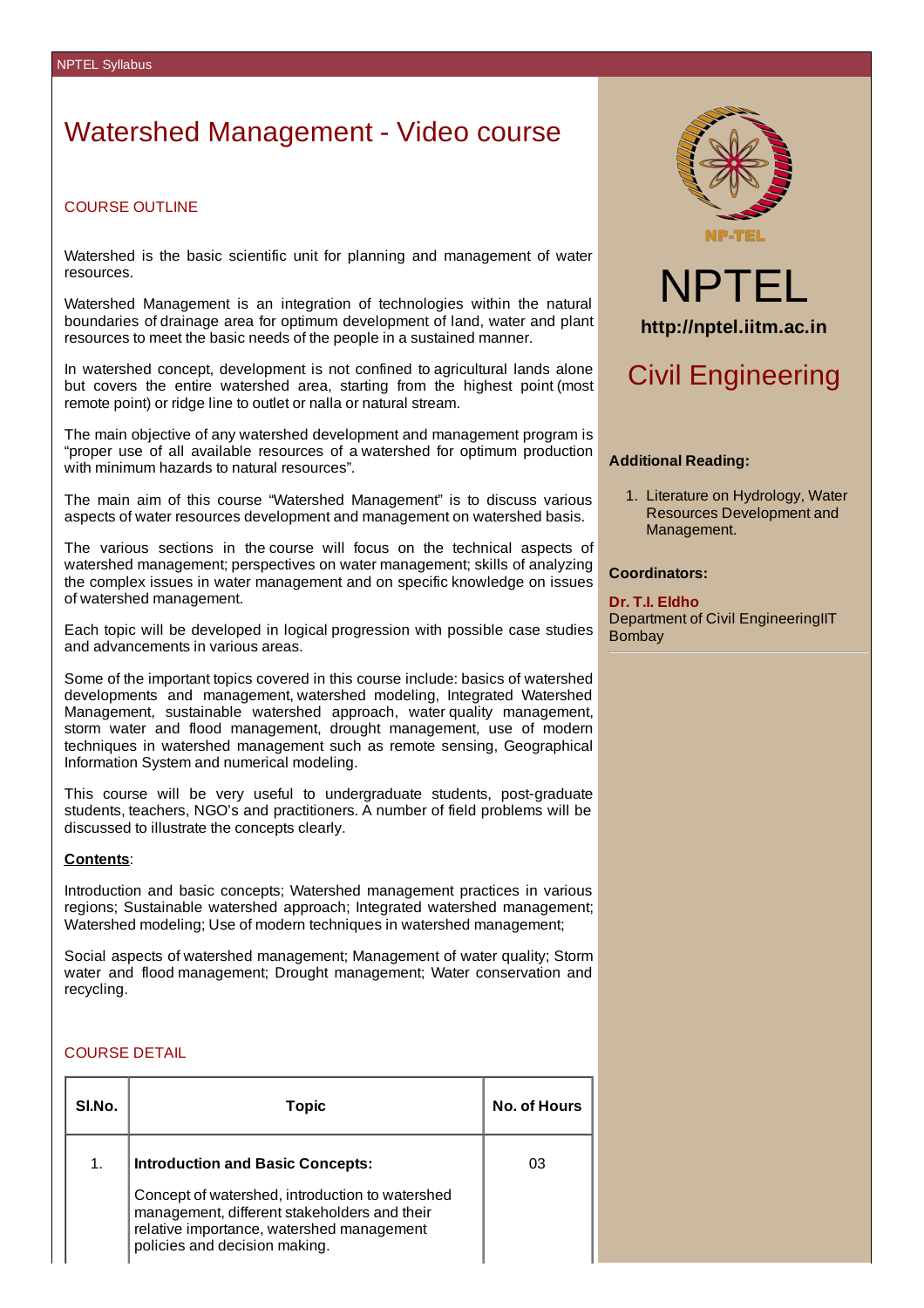| 2. | <b>Sustainable Watershed Approach &amp; Watershed</b><br><b>Management Practices:</b><br>Sustainable integrated watershed management,<br>natural resources management, agricultural<br>practices, integrated farming, Soil erosion and<br>conservation;<br>Watershed Management Practices in Arid and<br>Semiarid Regions, Case studies, short term and<br>long term strategic planning. | 04 |  |
|----|------------------------------------------------------------------------------------------------------------------------------------------------------------------------------------------------------------------------------------------------------------------------------------------------------------------------------------------------------------------------------------------|----|--|
| 3. | <b>Integrated Watershed Management:</b><br>Introduction to integrated approach, Integrated water<br>resources management, conjunctive use of water<br>resources, rainwater harvesting; roof catchment<br>system.                                                                                                                                                                         | 04 |  |
| 4. | <b>Watershed Modeling:</b><br>Standard modeling approaches and classifications,<br>system concept for watershed modeling, overall<br>description of different hydrologic processes,<br>modeling of rainfall-runoff process, subsurface flows<br>and groundwater flow.                                                                                                                    | 07 |  |
| 5. | <b>Social Aspects of Watershed Management:</b><br>Community participation, Private sector<br>participation, Institutional issues, Socio-economy,<br>Integrated development, Water legislation and<br>implementations, Case studies.                                                                                                                                                      | 03 |  |
| 6. | Use of modern techniques in watershed<br>management:<br>Applications of Geographical Information System<br>and Remote Sensing in Watershed Management,<br>Role of Decision Support System in Watershed<br>Management.                                                                                                                                                                    | 05 |  |
| 7. | <b>Management of Water Quality:</b><br>Water quality and pollution, types and Sources of<br>pollution, water quality modeling, environmental<br>guidelines for water quality.                                                                                                                                                                                                            | 04 |  |
| 8. | <b>Storm Water and Flood Management:</b><br>Storm water management, design of drainage<br>system, flood routing through channels and<br>reservoir, flood control and reservoir operation, case<br>studies on flood damage.                                                                                                                                                               | 04 |  |
| 9. | <b>Drought Management:</b><br>Drought assessment and classification, drought<br>analysis techniques, drought mitigation planning.                                                                                                                                                                                                                                                        | 03 |  |
|    |                                                                                                                                                                                                                                                                                                                                                                                          |    |  |